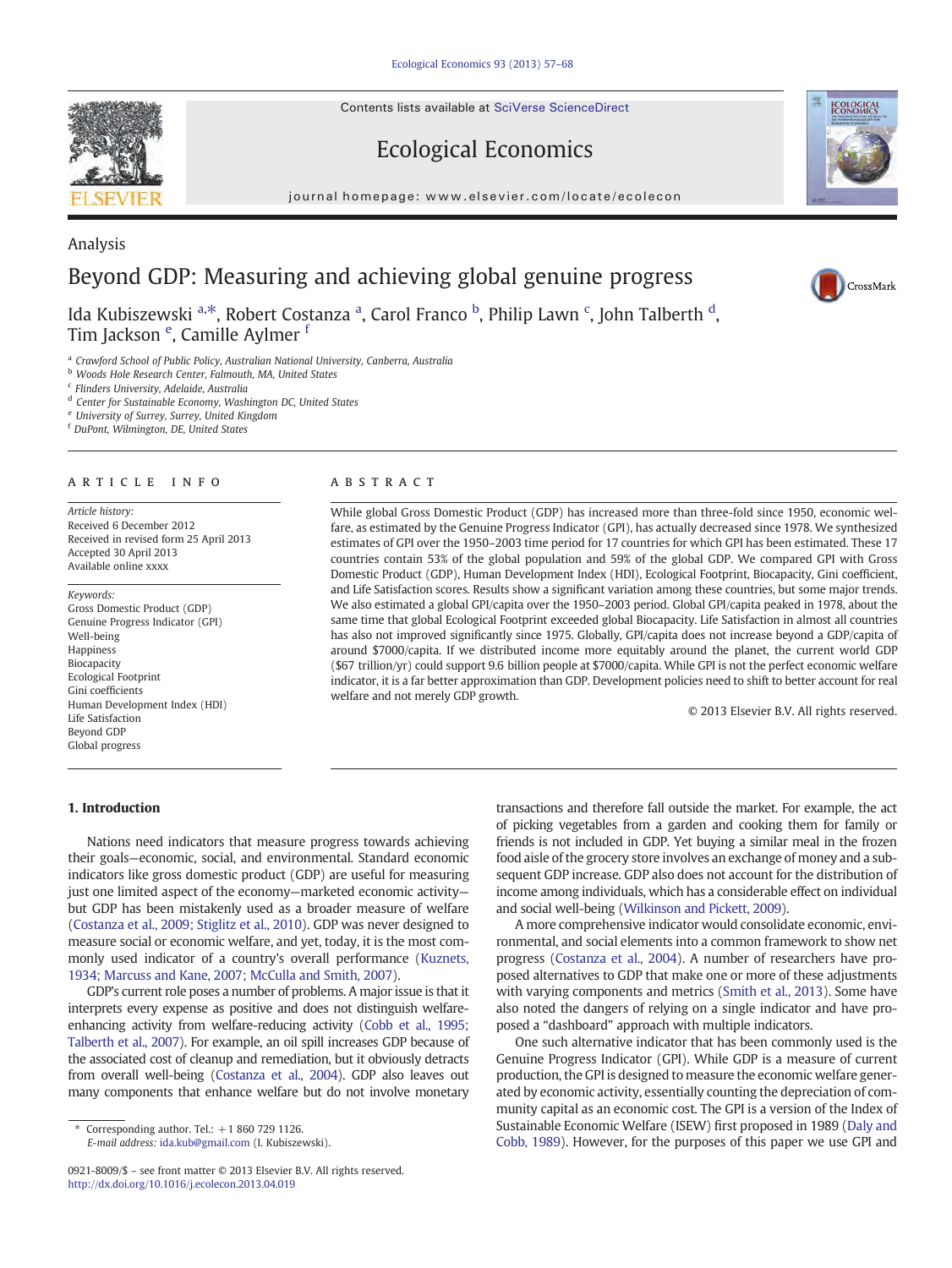ISEW interchangeably. GPI starts with Personal Consumption Expenditures (a major component of GDP) but adjusts them using 24 different components, including income distribution, environmental costs, and negative activities like crime and pollution, among others. GPI also adds positive components left out of GDP, including the benefits of volunteering and household work ([Talberth et al., 2007\)](#page-11-0). By separating activities that diminish welfare from those that enhance it, GPI better approximates sustainable economic welfare ([Posner and Costanza,](#page-11-0) [2011\)](#page-11-0). GPI is not meant to be an indicator of sustainability. It is a measure of economic welfare that needs to be viewed alongside biophysical and other indicators. In the end, since one only knows if a system is sustainable after the fact, there can be no direct indicators of sustainability, only predictors [\(Costanza and Patten, 1995\)](#page-10-0).

Past national GPI studies have indicated that in many countries, beyond a certain point, GDP growth no longer correlates with increased economic welfare. An important function of GPI is to send up a red flag at that point. Since it is made up of many benefit and cost components, it also allows for the identification of which factors increase or decrease economic welfare. Other indicators are better guides of specific aspects. For example, Life Satisfaction is a better measure of overall self-reported happiness. By observing the change in individual benefit and cost components, GPI reveals which factors cause economic welfare to rise or fall even if it does not always indicate what the driving forces are behind this. It can account for the underlying patterns of resource consumption, for example, but may not pick up the self-reinforcing evolution of markets or political power that drives change.

#### 2. Critiques of GPI and Responses

There have been a number of criticisms of GPI ([Brennan, 2008;](#page-10-0) [Harris, 2007; Neumayer, 2010](#page-10-0)). These include that the GPI: 1) uses inappropriate valuation methods to estimate some GPI items; 2) assumes that human-made capital and natural capital are substitutes; 3) includes some important welfare-related items but overlooks others, such as the benefits of political freedom; 4) is subjective in its choice of components to include and 5) lacks a solid theoretical basis. These criticisms are addressed in turn below.

The criticism regarding valuation methods refers to GPI's use of the cumulative cost of some environmental items, such as the cumulative cost of land degradation, lost wetlands, and long-term environmental damage. The reason why many GPI researchers have adopted a cumulative cost approach when calculating some environment costs relates to their 'strong sustainability' stance on GPI adjustments ([Lawn, 2005\)](#page-10-0). One of the essential aims of the GPI is to measure the economic welfare generated by economic activity. Economic activity, it should be recognized, is undertaken to generate a level of economic welfare greater than what can be provided by natural capital alone. For the GPI to properly reflect this reality, it is necessary to subtract the permanent loss of natural capital services.

There are many possible ways to measure these permanent losses. The most obvious way is to assume that the current welfare cost equates to the amount that existing people should be compensated for inheriting a diminished stock of natural capital. To be consistent with strong sustainability, appropriate compensation should approximate what it would have cost past generations to have kept the stock of natural capital intact. This is equivalent to the cumulative rather than annual cost of some environmental losses.

Another prominent criticism of the GPI is the view expressed by some observers that the calculation of the GPI implicitly assumes that humanmade capital and natural capital are substitutes. The basis of this criticism is that since the GPI involves the aggregation of diverse benefit and cost items into a single index, it is assumed that the additional benefits from a growing stock of human-made capital can perfectly substitute for the reduced benefits arising from a diminished stock of natural capital.

In responding to this criticism, it should be noted that if a benefit item rises by as much as another benefit item falls (or as much as a cost item increases), then the former has, at least for the time being, compensated for the latter. Thus, from a current welfare perspective, it is entirely correct to say that the former constitutes a substitute for the latter. However, this does not amount to saying that the total economic welfare currently being enjoyed is sustainable. To suggest otherwise is to wrongly confuse the substitutability of current welfare benefits with the substitutability of the capital that yields the welfare benefits.

For example, if the additional welfare benefits of more timber furniture exactly offset the immediate welfare losses of a cleared forest, current welfare remains unchanged. However, unlike forest, timber furniture cannot provide some of the source, sink, and life-support services that are needed to sustain future economic activity, including the production of new timber furniture. Thus, overall, current economic welfare has remained unchanged but the capacity for that economic welfare to be sustained has declined. Although the GPI reflects the former only, it should not be criticized simply because it does not fully reflect the latter since the GPI was never designed to be a strict measure of sustainability. It is for this reason that the GPI needs to be supplemented by biophysical indicators, such as the Ecological Footprint, to better indicate whether the economic welfare currently being enjoyed is sustainable.

Finally, an item such as the political freedom enjoyed by the nation's citizens is not included in the GPI because it is not the aim of the GPI to measure all welfare-related factors. As already stressed, the GPI is confined to measuring the total economic welfare generated by economic activity. It is confined in this way because one of the purposes of the GPI is to determine whether economic activity is increasing benefits more than costs—that is, to determine whether the marginal benefits of GDP growth are higher or lower than the marginal costs.

Political freedom is not a welfare benefit generated by economic activity. It should not, therefore, be incorporated into the GPI. If it so happens that greater political freedom has a positive impact on the economic welfare generated by economic activity, it is reflected in the many items that make up the GPI. Thus, it is incorrect to say that the GPI overlooks the positive effects of greater political freedom. To include a separate welfare item for political freedom would involve double-counting.

It is important to note that any aggregate indicator, including GDP, involves subjective judgments about what to include and how to weight different components.

#### 3. Countries for Which GPI Has Been Estimated

GPI has been calculated for several countries and regions [\(Jackson](#page-10-0) [and McBride, 2005; Jackson et al., 2008; Lawn and Clarke, 2008; Posner](#page-10-0) [and Costanza, 2011\)](#page-10-0). GPI is by no means a perfect indicator of wellbeing or progress, but it is a better approximation to economic welfare than GDP, which was never intended as a welfare measure. GPI estimates are often limited by the lack of appropriate social and environmental data compiled by national statistical agencies. So far, academic groups or NGOs have performed most GPI estimates. However, recently two state governments in the U.S. have adopted GPI as an official indicator, the states of Maryland and Vermont. In addition, the data necessary to estimate GPI is becoming more available in many countries and regions. For example, remote sensing data allow better estimates of changes in natural capital and surveys of individuals about their time use and Life Satisfaction are becoming more routine. The bottom line is that the costs of estimating GPI are not particularly high, the data limitations can be overcome, and it can be relatively easily estimated in most countries. Alternatively, a simplified version of GPI can also be calculated as an initial step in the process ([Bleys, 2007\)](#page-10-0).

This paper compares GDP/capita with GPI/capita for 17 countries with previously completed GPI/capita estimates. These 17 countries include 53% of the human population over five continents: Europe [Austria [\(Stockhammer et al., 1997\)](#page-11-0), Belgium [\(Bleys, 2008](#page-10-0)), Germany, Italy, Netherlands [\(Rosenberg et al., 1995](#page-11-0)), Poland ([Gil and Sleszynski,](#page-10-0) [2003\)](#page-10-0), Sweden ([Stymne and Jackson, 2000](#page-11-0)), United Kingdom [\(Jackson](#page-10-0) [et al., 2008](#page-10-0))], North America [United States [\(Talberth et al., 2007\)](#page-11-0)],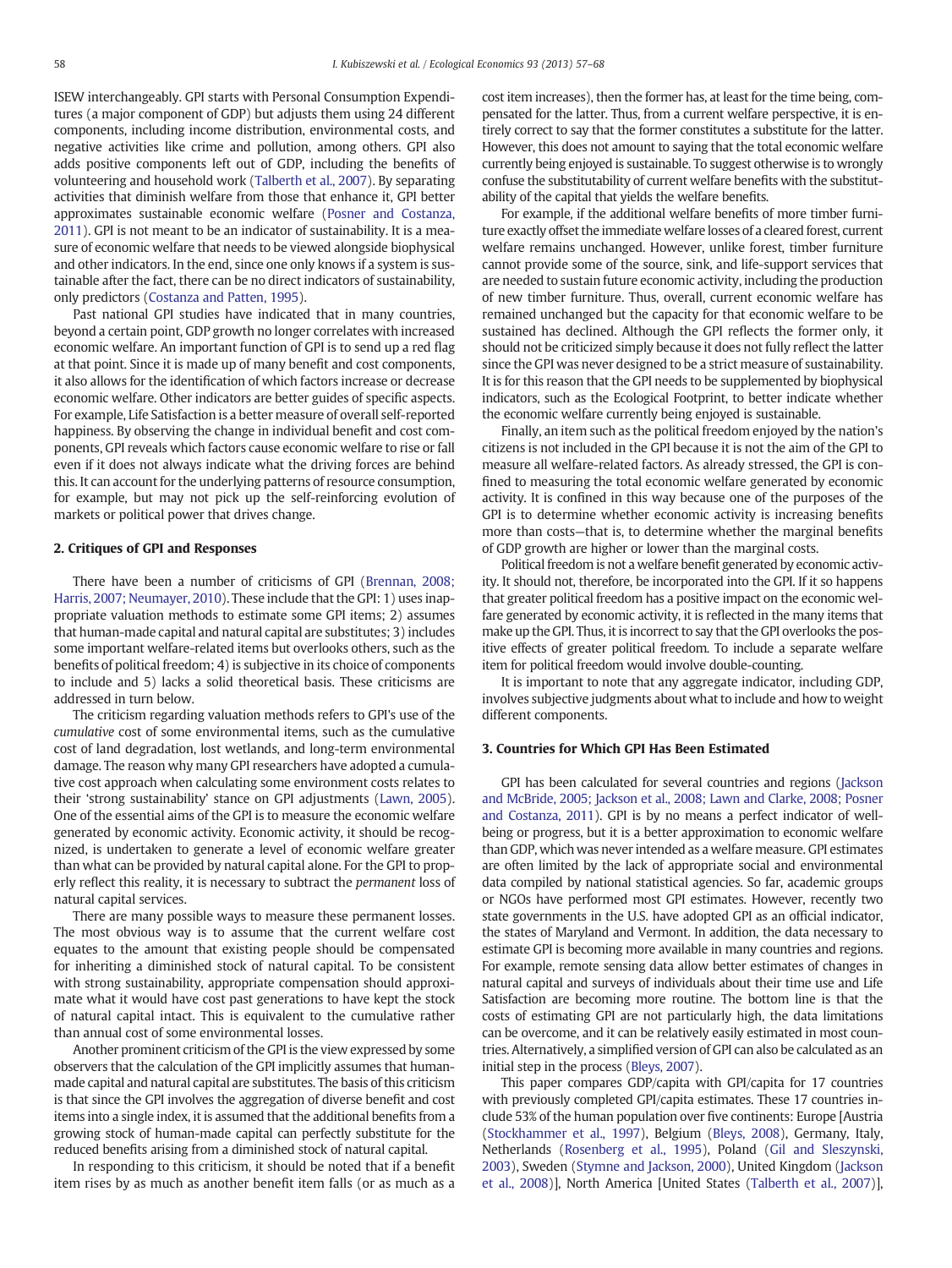South America [Chile [\(Castaneda, 1999](#page-10-0))], Oceania [Australia ([Lawn,](#page-11-0) [2008a,b\)](#page-11-0), New Zealand ([Forgie et al., 2008](#page-10-0))], and Asia [China [\(Wen](#page-11-0) [et al., 2008\)](#page-11-0), India [\(Lawn, 2008a,b](#page-11-0)), Japan [\(Makino, 2008](#page-11-0)), Thailand [\(Clarke and Shaw, 2008\)](#page-10-0), Vietnam ([Hong et al., 2008](#page-10-0))]. We also compared GPI with several other well-known indicators for the same countries: Ecological Footprint, Biocapacity, Life Satisfaction, HDI, and the Gini coefficient as described below. These indicators were chosen as a comparison with GPI and GDP due to the availability of time series data and the international recognition they have received over the past few decades. Through this comparison we can identify trends in national progress and some of the key differences between the indicators.

We also synthesized the available country estimates of GPI to derive a global GPI estimate from 1950 to 2005. While many uncertainties remain, including differences in methods and time periods covered in the different studies, discussed below, this derived estimate clearly shows a divergence between GDP and GPI after about 1978. In doing so, we also estimate a per capita GDP benchmark where per capita GPI at the global level begins to decline—where the costs of GDP growth begin to outweigh the benefits. Many other studies have pointed out the failings of GDP as an indicator of economic welfare ([Easterlin,](#page-10-0) [1995](#page-10-0)), however, none have previously provided a global estimate of where economic welfare starts falling.

#### 4. Methods

We performed a metadata analysis on the existing peer-reviewed literature that calculated time series GPI/capita and ISEW/capita at the national level. We found studies for 17 countries, for portions of the period between 1950 and 2010. However, methodological differences existed within the primary studies. For instance, many GPI studies used the Gini coefficient to estimate the inequality index. The U.K. and Swedish studies used the Atkinson index directly to estimate welfare loss. Some studies count cumulative GHG emission damage; others do not. However, we aggregated these studies with the assumption that they were sufficiently comparable on the basis that the underlying methodologies were similar.

We also assembled data on GDP/capita, HDI, Ecological Footprint/ capita, and Biocapacity/capita, for these 17 countries and the Gini coefficients and Life Satisfaction for a subset.

- Ecological Footprint: A measure of humanity's demand on nature. It measures how much biologically productive and mutually exclusive land area is necessary to provide humanity with the goods and services it requires with the current technology [\(Wackernagel and](#page-11-0) [Rees, 1996; Wackernagel et al., 1999\)](#page-11-0).
- Biocapacity: A measure of the biologically productive land available for producing resource materials and absorbing waste. It is calculated by considering not only the biological yield but also the technology and institutions available to take advantage of that yield [\(Wackernagel et al., 2004](#page-11-0)).
- Human Development Index (HDI): An index of life expectancy, education attained, and income per capita ([McGillivray, 1991\)](#page-11-0). The United Nations Development Programme (UNDP) developed HDI as a means of measuring development that included both social and economic progress ([United Nations Development Programme, 1990\)](#page-11-0).
- Life Satisfaction: A measure of subjective well-being based upon responses to questions about Life Satisfaction and personal happiness [\(Diener et al., 1999; Inglehart, 2000](#page-10-0)). Administered by the World Values Survey, and more recently by the Gallup Organization. Answers are typically from 0 to 10, where 0 is dissatisfied and 10 is satisfied.
- Gini coefficient: A measure of income inequality. A Gini coefficient of zero indicates perfect equality while a coefficient of one indicates maximum inequality [\(Jacobson et al., 2005\)](#page-10-0).

We indexed the data at year 1990 and created plots for each country as a means of comparing the changes in the indicators ([Fig. 1\)](#page-3-0).

We converted GPI/capita (or ISEW/capita) of each country to 2005 \$U.S. by adjusting for currency and inflation. All GDP and GDP/capita data are in \$U.S. 2005 converted using Purchasing Power Parity (PPP). We then multiplied those by the population of the relevant years to produce GDP and GPI for each of the 17 countries for each year. Adding up those two indicators, we determined the total GDP and GPI for around 53% of the world's population and 59% of the global GDP, depending on the data available in each year. Because the data available for the 17 countries did not all begin in the same year, the introduction or exclusion of a country has a significant effect on the GPI and GDP we calculated. These shifts between years can be seen in [Fig. 2](#page-6-0).

Adjusting for this, we estimated a global GPI from our partial GPI based on the relationship between the partial GDP we calculated for the 17 countries and the actual world GDP for that year. Basically, due to the limited availability of GPI data, a population weighed sum was extrapolated from the 17 countries to estimate a global GPI. This was done by calculating the total GPI/capita and GDP/capita of each country and year in common units, aggregating them, and adjusting for population to estimate global GPI/capita and GDP/capita [\(Fig. 3\)](#page-6-0).

For example, in 1969, we found that the partial GPI/capita was \$10,794 but it dropped dramatically to \$4364 by 1970. This is due to the introduction of China's GPI/capita into the calculations, which only began in 1970. We saw a similar drop that year in partial GDP/capita. However, since we knew the actual world GDP/capita for that year, we were able to use the relationship between the partial and the actual GDP/capita to revise our estimate of GPI/capita from the original estimate using the ratio: (Actual GPI/Estimate GPI) = (Actual GDP/Estimated GDP).

The resulting estimate is certainly not precise, but neither are multi-country aggregates of GDP time series, and the general trends in both are un-mistakable.

### 5. Results

We graphed the GPI/capita for all 17 countries on one graph [\(Fig. 4\)](#page-7-0) (all GPI data were in \$U.S. 2005). Several of the 17 countries showed a similar trend of an increasing GPI/capita highly correlated with GDP/capita until at some point the GPI/capita either levels off or begins to decrease. This is primarily seen not only in European countries, but also China, and the U.S. We also graphed GDP/capita for all 17 countries [\(Fig. 5\)](#page-7-0). For the majority of countries, GDP/capita has a continuous upward trend throughout the entire time period of 1950 through 2005.

The global GPI/capita and GDP/capita produce a similar trend [\(Fig. 3](#page-6-0)) over the early years of the study. Around 1978, the GPI/capita levels off and begins to decrease slightly, while GDP/capita continues to increase.

Indexed values (base year  $1990 = 100$ ) for GDP, GPI (or ISEW in some cases), HDI, Ecological Footprint, and Biocapacity were calculated for the 17 countries, while the Gini coefficients and Life Satisfaction for some of them [\(Fig. 1\)](#page-3-0).

When global GDP/capita is graphed versus global GPI/capita [\(Fig. 6](#page-8-0)), a strong linear correlation ( $R^2 = 0.98$ ) is observed from about \$3000 to \$7000 GDP/capita. During this time, GPI/capita increases from its minimum to its maximum of about \$3500. After this point, GDP/capita continues to increase while GPI/capita diverges, showing a negative correlation ( $R^2 = 0.61$ ).

#### 5.1. Results from the 17 Countries

[Fig. 4](#page-7-0) shows trends in GPI/capita for all 17 countries for which GPI or ISEW has been estimated, along with trends in GDP/capita, Ecological Footprint, Biocapacity, HDI, and the Gini coefficient. Below we describe some of these trends.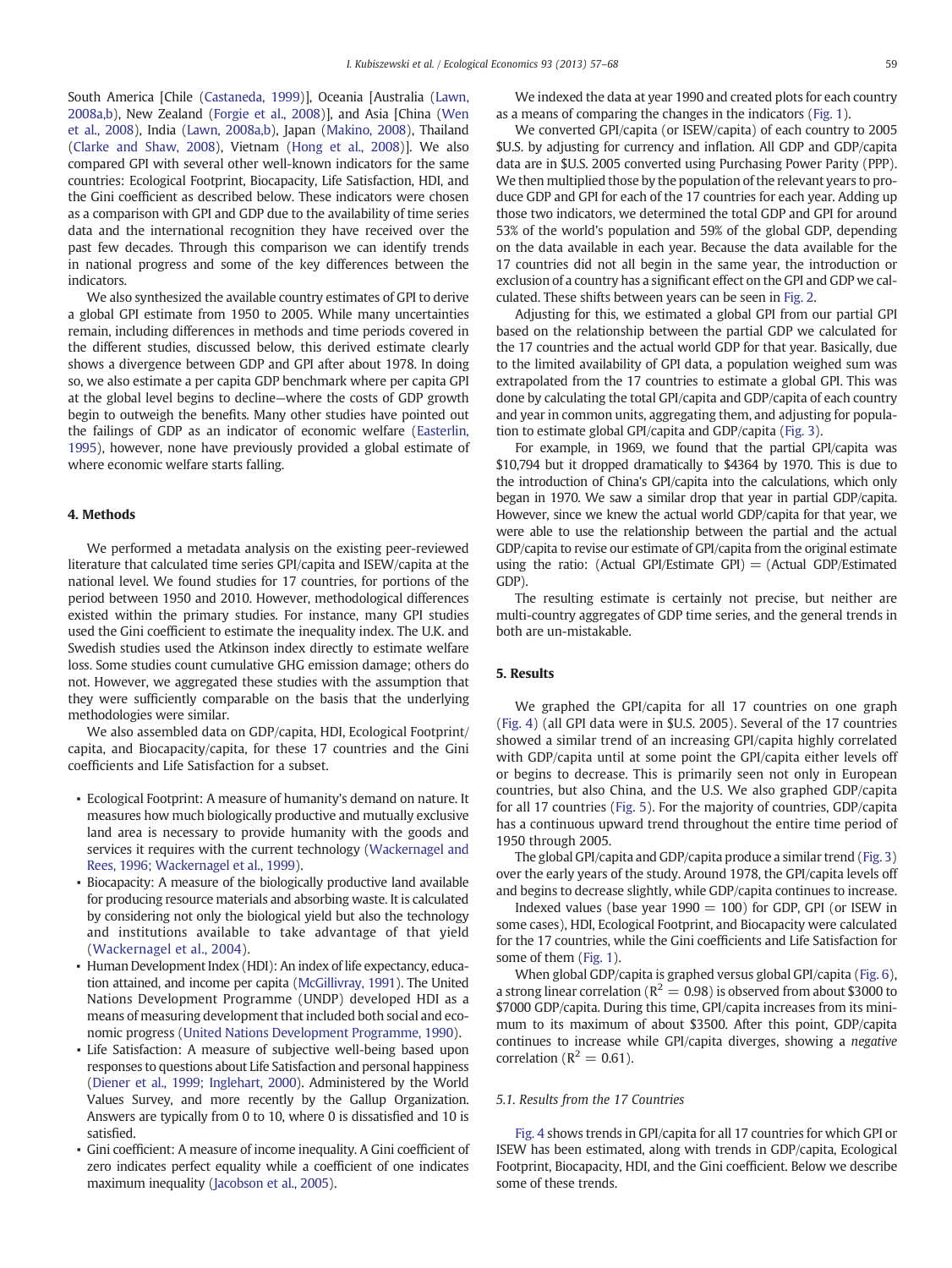<span id="page-3-0"></span>Australia experiences an almost parallel increase in GDP/capita and GPI/capita until approximately the mid-1970s. In the 1970s, a significant decline in income distribution was experienced in Australia, just as in many other developed countries around the world ([Hamilton,](#page-10-0) [1999\)](#page-10-0). Much of this decline in GPI/capita, after the mid-1970s, was due to transference of non-paid labor into the market. Between 1994 and 2006, GDP/capita rose sharply, however, GPI/capita did not experience a similar increase due to environmental and social losses Australia was experiencing at the same time ([Lawn, 2008a,b\)](#page-11-0). Although the Ecological Footprint/capita shows a slow decrease over the study period, Biocapacity/capita also decreases significantly. Life Satisfaction remains relatively constant, as does HDI, which shows a slight increase.

Austria experiences an almost parallel increase in GDP/capita and ISEW/capita until approximately 1980. At which point, GDP/capita continues to increase while ISEW/capita levels off. This leveling off is primarily caused by long-term environmental damage, a worsening in income distribution, and a substitution between household production and private consumption ([Stockhammer et al., 1997\)](#page-11-0). The Ecological Footprint/capita increases significantly while Biocapacity/capita remains constant. The two intersect around 1970, the time at which Austria's footprint exceeds its Biocapacity. Life Satisfaction remains constant while HDI increases slightly.

Belgium shows a steady increase in GDP/capita through the study period. However, ISEW/capita is more volatile, experiencing two



Fig. 1. Comparison with other indicators. The 17 countries used in this study comparing indexed trends for GPI/capita, GDP/capita, Ecological footprint/capita, Biocapacity/capita, HDI, Life Satisfaction, and the Gini coefficient. All graphs are indexed to  $1990 = 100$ .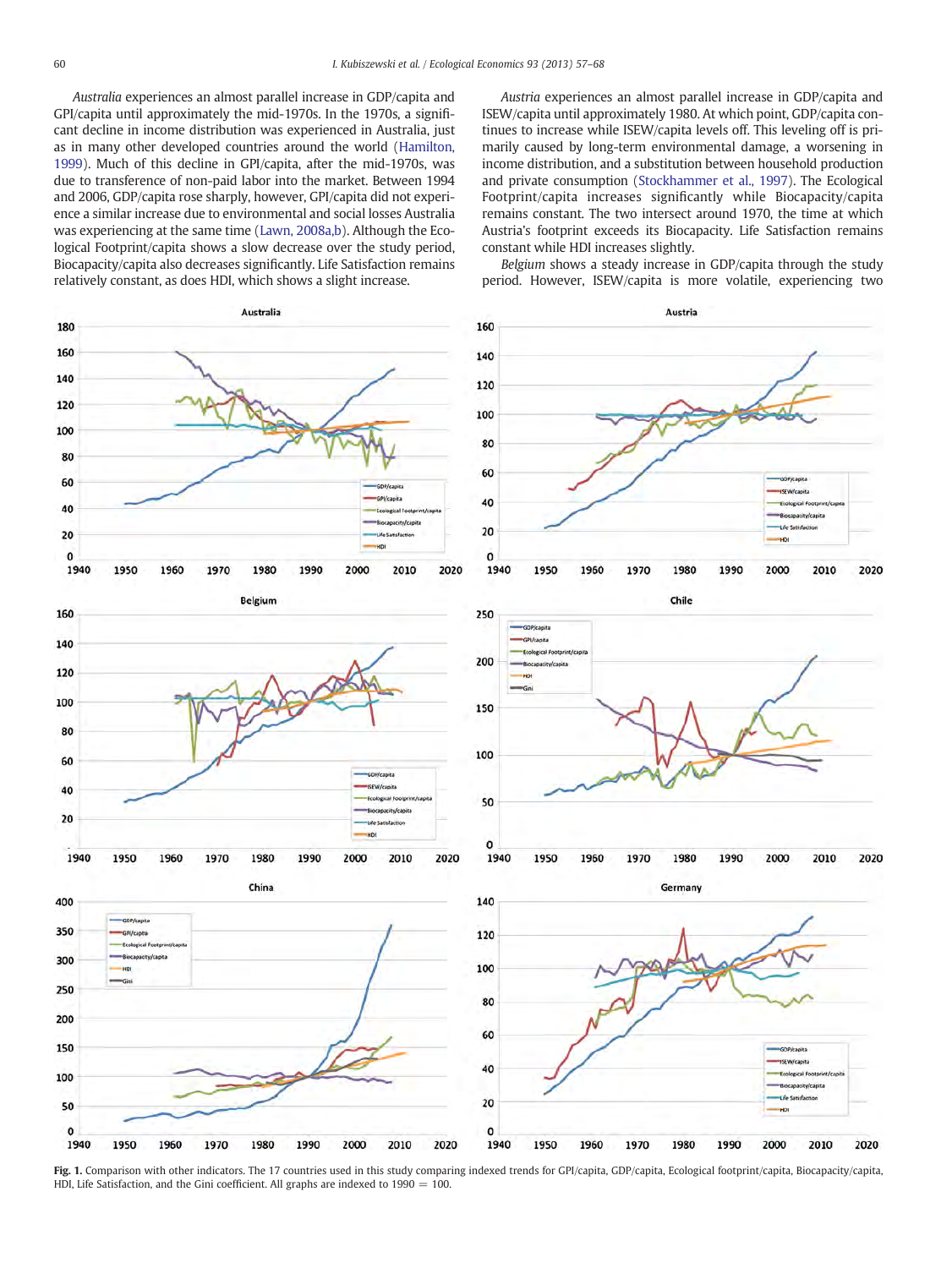

periods of steady increase ending with short periods of decline. The recession in ISEW in the 1980s was primarily due to a decrease in net capital growth, while the one in the 2000s is primarily due a decrease in Belgium's net international investment position [\(Bleys, 2008](#page-10-0)). The other four indices remain relatively constant. Ecological Footprint/ capita experiences a major dip around 1965 due to a calculation change and HDI increases slightly.

Chile's ISEW runs almost parallel to GDP until around 1985. After the 1982 recession, GDP/capita began to increase, almost double, while ISEW continued to decrease. Personal consumption caused the increase in GDP/capita, however, the accumulated environmental degradation, defensive costs, and depletion of natural capital decreased the populations' welfare overall. This dip in ISEW/capita in 1973 was the result of the military coup, which shifted the Chilean economy from very regulated to very deregulated [\(Raczynski and Romaguera, 1995](#page-11-0)). This coup increased privatization and decreased the role of the federal government, it also enacted market liberalization policy, including international trade. All these increased unemployment, inflation, debt, and interest rates, creating a recession and a decreasing of personal consumption [\(Castaneda, 1999\)](#page-10-0). Ecological Footprint/capita increases approximately at the same rate as GDP/capita until about 1995 and then decouples from GDP/capita. Biocapacity/capita was on a continuous down-slope. HDI increased from medium level of development category while the Gini coefficient remains relatively constant.

China's most startling feature is the phenomenal growth rate of its GDP/capita in the post-1978 period, after the ascendance to power of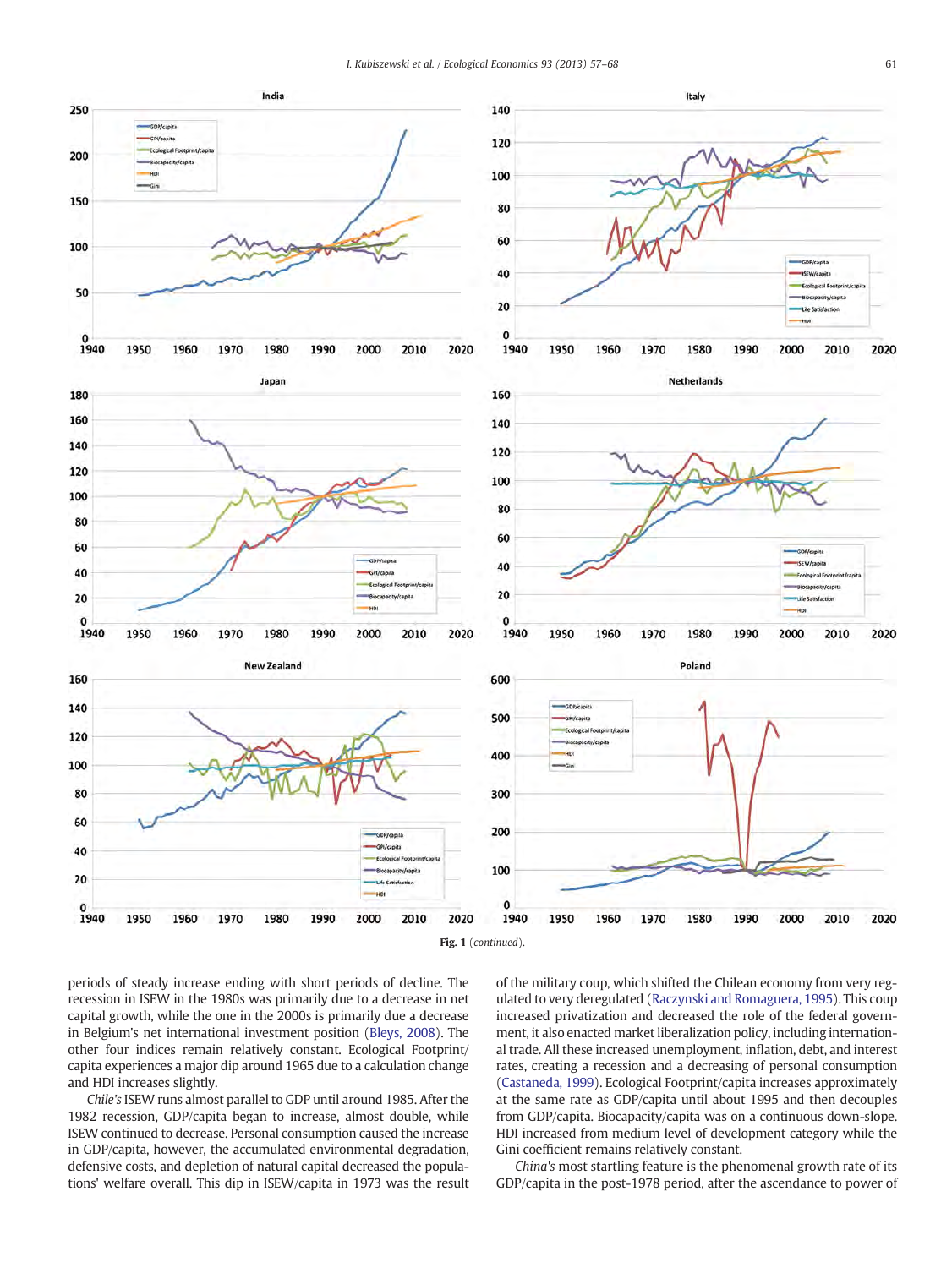

Fig. 1 (continued).

Deng Xiaoping. This 15-fold increase in GDP/capita since 1950 was primarily due to a radical shift in policy towards what was called a "socialist market economy", with increased foreign investment, exports to the global market and limited private competition. GPI/capita also improved during this period, especially in the 1990–1997 when GPI/capita growth rated equaled the growth rates of GDP/capita. However, after 1997 GPI/capita leveled off even as GDP/capita continued its rapid rise. This divergence was due to the rapid increase of the external costs associated with rapid GDP growth—worsening income distribution (see the Gini coefficient), increasing crime, family breakdown, air and water pollution, and non-renewable resource depletion ([Wen](#page-11-0) [et al., 2008](#page-11-0)). China's HDI increased gradually over the period of record, from 1980 to 2010, driven by GDP/capita and spending on health and education. Biocapacity/capita and the Ecological Footprint/capita intersect at around 1990. Between 1981 and 2005, the Gini coefficient also continues to increase steadily, going from 0.29 to 0.42, thus indicating a significant worsening of income distribution.

Germany: As with other European countries after the end of World War II and Marshall plan reconstruction, Germany's GDP/capita showed steady and rapid improvement over the whole period from 1950 to 2010. Germany's ISEW/capita was only estimated from 1950 to 1990 (this covered the Federal Republic of Germany only). Over this period it increased faster than GDP/capita from 1950 to 1980 and then declined from 1980 to 1990, but averaged over the whole period from 1950 to 1990 as it kept pace with increasing GDP/capita ([Diefenbacher, 1994\)](#page-10-0). Germany's Ecological Footprint/capita increased paralleling GDP/capita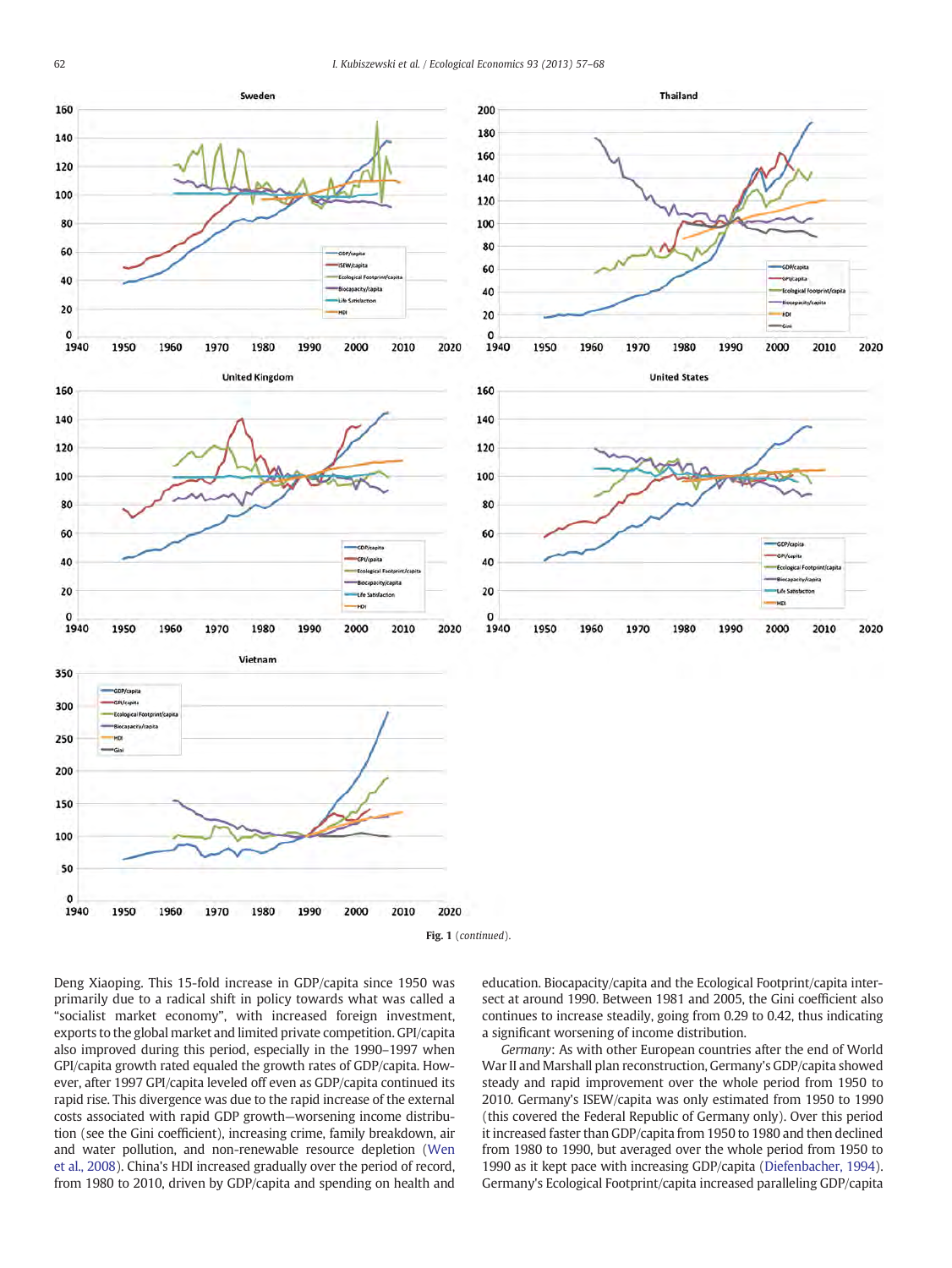<span id="page-6-0"></span>

Fig. 2. Unadjusted global GPI/capita & GDP/capita. GPI/capita was estimated by aggregating data for the 17 countries for which GPI or ISEW had been estimated. Unadjusted for discrepancies caused by incomplete coverage by comparison with global GDP/capita data for all countries. All estimates are in 2005 US\$.

from 1950 to about 1970, after which increasing environmental awareness led to a decreasing footprint/capita. Biocapacity/capita remained relatively stable over the entire period. HDI increased gradually over the period of record, from 1980 to 2010, driven by GDP/capita and spending on health and education. Life Satisfaction in Germany increased from 1960 to 1980, was flat between 1980 and 1990, and decreased a bit after 1990.

India's GDP/capita showed steady improvement over the period from 1950 to 1988, after which GDP/capita accelerated at an amazing rate. India's GPI/capita was only estimated from 1985 to 2003. Over this period it increased, but at a much slower rate than GDP/capita. Interestingly, India's Gini coefficient decreased over this period due to the rapid growth of the middle class. In absolute terms, India's GDP/capita and GPI/capita are still relatively low, however [\(Lawn, 2008a,b](#page-11-0)). India's Ecological Footprint/capita increased over the whole period, but not nearly as fast as GDP/capita. Biocapacity/capita decreased gradually over the entire period. HDI increased gradually over the period of record, from 1980 to 2010, driven by GDP/capita and spending on health and education.

Italy: After World War II and Marshall plan reconstruction, Italy's GDP/capita showed steady improvement over the whole period from 1950 to 2010. Italy's ISEW/capita was only estimated from 1960 to 1990. Over this period it decreased from 1960 to 1970, during a period of internal political turmoil, and then increased more rapidly than GDP/capita from 1970 to 1990. Italy's Ecological Footprint/capita increased paralleling GDP/capita and Biocapacity/capita remained fairly constant over the entire period. HDI increased gradually over the period



Fig. 3. Adjusted global GPI/capita & GDP/capita. GPI/capita was estimated by aggregating data for the 17 countries for which GPI or ISEW had been estimated, and adjusting for discrepancies caused by incomplete coverage by comparison with global GDP/capita data for all countries. All estimates are in 2005 US\$.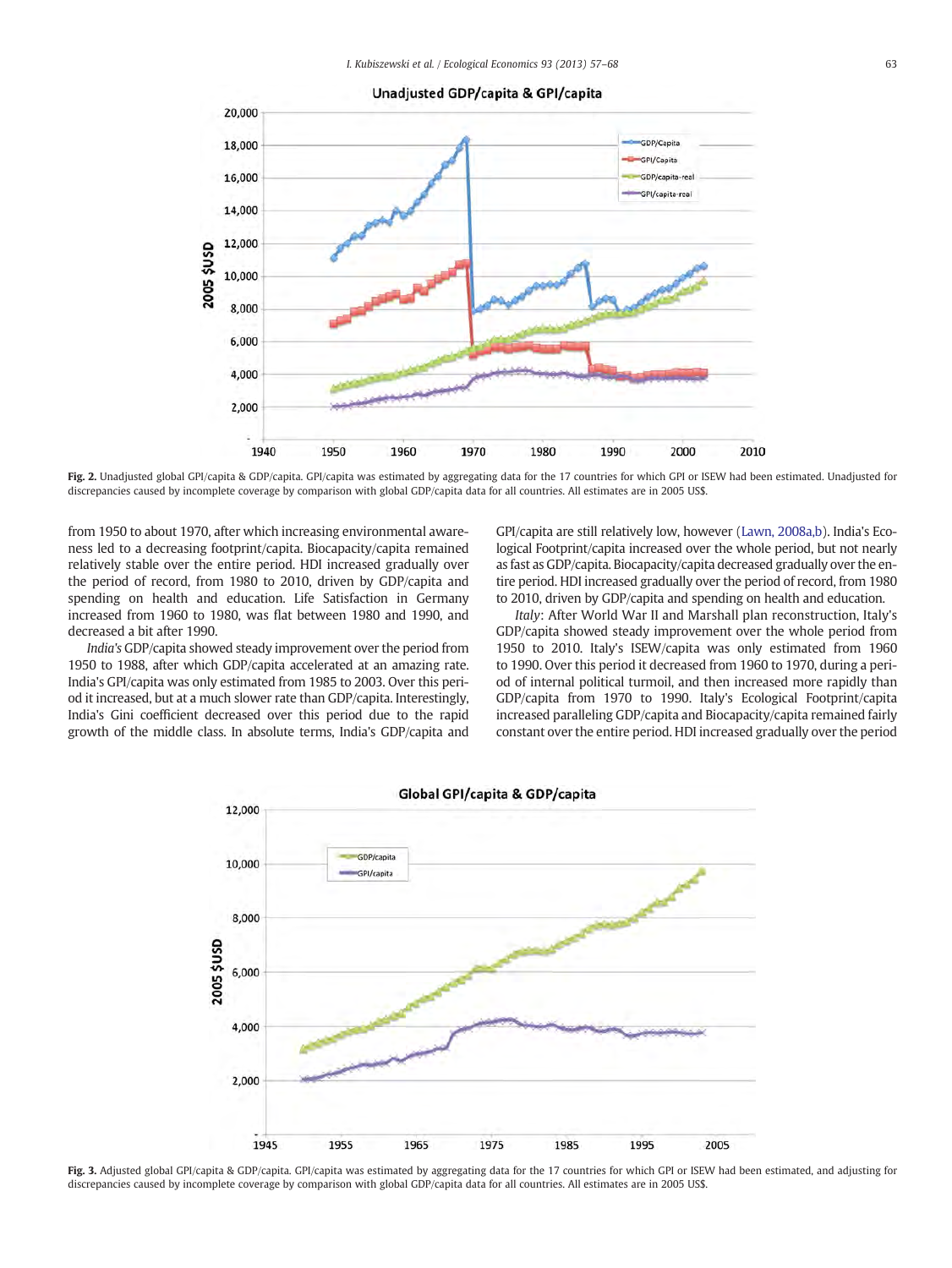<span id="page-7-0"></span>

Fig. 4. GPI/capita. The GPI/capita for all 17 countries used in this. Estimates are from various sources noted in the text. All data are in 2005 US\$.

of record, from 1980 to 2010, driven by GDP/capita and increased spending on health and education.

Japan is unique in that it is the only developed country in which GPI/capita continues to follow GDP/capita. Prior to 1973, during the post-war growth, it saw a relatively quick increase in GPI/capita. However, when the first and second oil crises of 1973 and 1979 hit, GPI/capita became largely stagnant, as the country experienced its largest recession since WWII. However, to overcome this recession, the Japanese government created financial measures that brought upon an economic bubble, lasting from 1987 through about 1990. When this bubble popped another recession occurred. However, no major downturn in GPI/capita was observed as Japan relied heavily on domestic coal deposits during the 1960s and early 1970s, after which it shifted towards importing the majority of its natural resources, and towards oil and nuclear energy. This allowed Japan to decrease its pollution and use of domestic natural resources, allowing GPI/capita to retain some of its growth [\(Makino, 2008\)](#page-11-0).

Netherlands: As with other European countries after the end of World War II and Marshall plan reconstruction, the Netherlands' GDP/capita showed steady improvement over the whole period from 1950 to 2010. The Netherlands' ISEW/capita was only estimated from 1950 to 1990. Over this period it increased at the same rate as GDP/capita from 1950 to 1960 and then more rapidly than GDP/capita from 1960 to 1978. The 1960s and 1970s were times of great social and cultural



Fig. 5. GDP/capita. The GDP/capita for all 17 countries used in this study. All data in 2005 US\$. Source: Maddison [\(http://www.ggdc.net/MADDISON/oriindex.htm](http://www.ggdc.net/MADDISON/oriindex.htm)).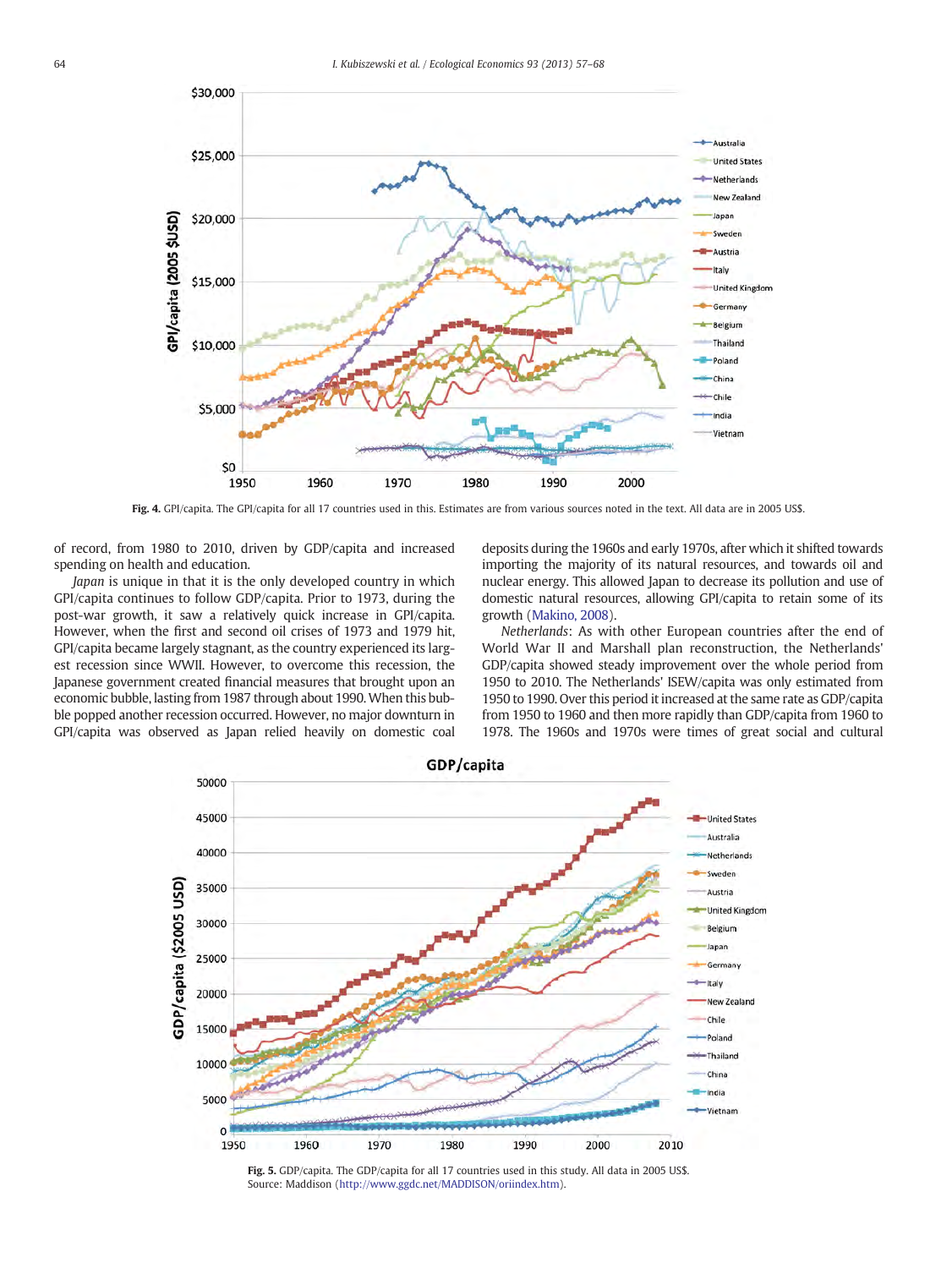<span id="page-8-0"></span>

Fig. 6. GDP/capita vs. GPI/capita. A plot of global GDP/capita versus estimated global GPI/capita. The two are positively correlated until about \$7000/capita ( $R^2 = 0.98$ ), after which they diverge with a negative correlation ( $R^2 = 0.61$ ). All data in 2005 US\$.

changes, with the construction of the welfare state, liberalization and decreasing income disparity. This trend reversed after 1978, but GPI/capita, averaged over the whole period from 1950 to 1990, kept pace with increasing GDP/capita ([Rosenberg et al., 1995\)](#page-11-0). The Netherlands' Ecological Footprint/capita increased paralleling GDP/capita from 1950 to about 1980, after which increasing environmental awareness led to a slightly decreasing Ecological Footprint/capita. Biocapacity/capita decreased gradually over the entire period. HDI increased gradually over the period of record, from 1980 to 2010, driven by GDP/capita and spending on health and education.

New Zealand experiences fluctuations throughout much of the time period for which GPI/capita has been calculated. Between about 1970 and 1984, New Zealand had a strong central government. It maintained a full employment economy, high wages, and social welfare systems. Between 1984 and 1994, major reforms were undertaken to make the economy more flexible and provide the country more of a global competitive advantage through deregulation. This move towards globalization also increased the use of non-renewable energy, greenhouse gas emissions, and unemployment. This can be seen by a decline in GPI/capita over this time period. Between 1994 and 2005, post-reform, New Zealand developed a liberalized and competitive economy, which increased employment and business confidence, but continued to put stress on the environment [\(Forgie et al., 2008\)](#page-10-0). Some of the other indicators also experience fluctuations. The Ecological Footprint varies significantly between 1962 and 2008 but does not increase or decrease overall. Biocapacity decreases, while HDI and Life Satisfaction increase.

Poland experiences a major decrease in GPI between 1986 and 1989. This was a time of much instability within the government, when the Berlin Wall fell, and communism collapsed in Poland. However, the decrease in GPI/capita between 1986 and 1989, and then again between 1995and 1997, was also caused by an accumulated decrease in natural capital and household labor [\(Gil and Sleszynski, 2003](#page-10-0)). From 1961 through about 1980, Ecological Footprint/capita increased, however, it leveled off until about 1987, when it started decreasing. Such a decrease was caused by the instability in the government and the decrease in the availability of personal goods to consume. The decrease in Ecological Footprint/capita leveled off in early 1990 and only began increasing early 2000s. Biocapacity/capita remained constant through most of this period. HDI also remained relatively constant. The Gini coefficient, on the other hand, increased significantly in 1992 once communism fell.

Sweden's ISEW/capita was only estimated from 1950 to 1992. Over this period it increased at the same rate as GDP/capita from 1950 to 1970, increased faster than GDP/capita from 1970 to 75 but then leveled off from 1975 to 1992, following a leveling of GDP/capita. GDP/capita showed steady improvement over most of the period with recessions in the mid 1970s, coinciding with the Arab oil embargos, and late 1980s. Sweden's Ecological Footprint/capita was quite variable but relatively stable over the entire period and Biocapacity/capita decreased slowly over the entire period [\(Jackson and Stymne, 1996](#page-10-0)). HDI increased gradually over the period from 1980 to 1995, driven by GDP/capita and spending on health and education, but leveled off after 1995 (albeit at a very high level). Life Satisfaction in Sweden was very constant over the whole period. Remember that these graphs are indices with 1990 as the base, so they show trends and changes. Sweden has relatively high numbers in absolute terms in GDP/capita, GPI/capita, and Life Satisfaction along with a low Gini coefficient (more equal distribution of income), meaning that adjusted Personal Consumption Expenditures are more equal to its base Personal Consumption Expenditures.

Thailand underwent four phases during the study period of 1975 through 2004. The first phase was a time when the Thai economy was transforming from one of agriculture to that of industry. This was a time of violent political upheavals, high inflation, and increasing fiscal deficit. Although, growth was seen in GPI/capita, it was moderate through 1981. Between 1981 and 1990, GPI/capita stagnated strongly due to the oil crisis experience a few years prior and the general global recession. However, the early 1990s brought on what was called the 'golden age'. However, this came to an end around 1997 when a financial crisis hit many of the Asian economies. Although the Thai economy managed to quickly recovered, GPI/capita has been variable [\(Clarke and](#page-10-0) [Shaw, 2008\)](#page-10-0). Similar pattern can be seen in the Ecological Footprint. Biocapacity/capital has, however, decreased. The HDI increased significantly during this time. Most interestingly, the Gini coefficient has decreased, which means that inequality within the population has decreased between 1980 and 2009.

United Kingdom's GPI/capita follows GDP/capita between 1952 and 1969, at which point GPI/capita experiences an intense spike, peaking in 1976, but dropping quickly to prior levels. This is a time when the Tory government of Edward Heath came into power, and began to cut social programs, which continued throughout the Margaret Thatcher period. Around 1993, GPI/capita began to increase again. GDP/capita,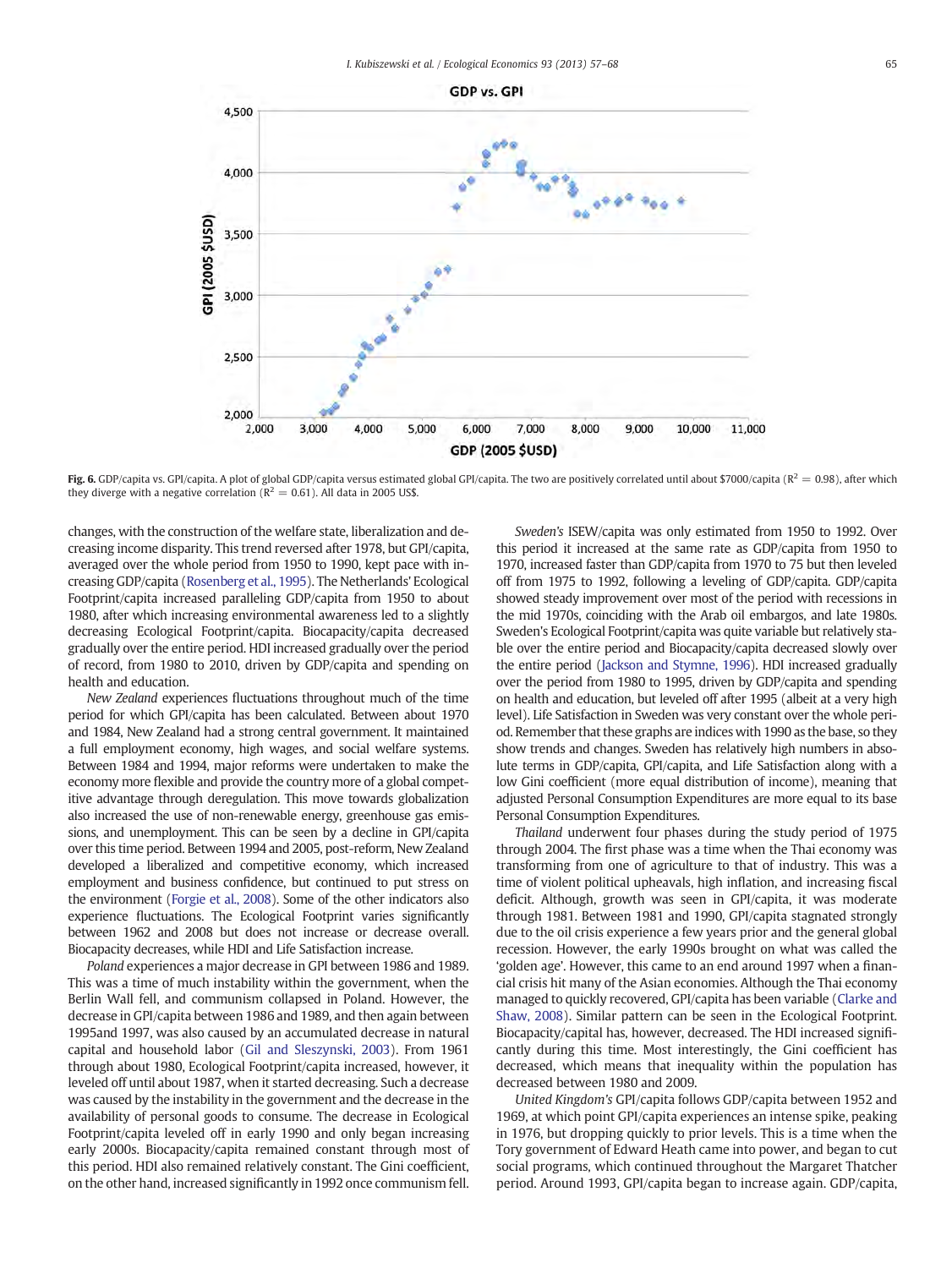as in the United States, continued its steady increase throughout the entire study period [\(Jackson, 2004\)](#page-10-0). Interestingly, Ecological Footprint/ capita slightly decreased while Biocapacity/capita slightly increased. Life Satisfaction remained constant while HDI increased slightly.

United States' GPI/capita shows a similar trend to that of the global GPI/capita. GPI/capita increases steadily until about 1978, at which point it flattens out. Between 1950 and 1978, GPI/capita increases similarly to GDP/capita. However, GDP/capita continues its steady increase through 2007 [\(Talberth et al., 2007\)](#page-11-0). The Ecological Footprint/capita increases sharply until 1973 at which point it flattens out, even decreases to some extent. However, Biocapacity/capita decreases steadily over the entire study period as does Life Satisfaction. HDI, on the other hand, increases slightly.

Vietnam experienced post-war growth until about 1996 (years 1990 and 1991 were extrapolated to allow indexing). This growth was spurred by foreign investment into the economy and a state-controlled market economy but with greater private ownership, fewer price controls, and a public–private development of export processing zones. However, this economic growth caught up with Vietnam around 1996, when GPI/capita began to drop for a few years primarily due to environmental costs. The other indicators, such as the Ecological Footprint/capita were steady until about 1990, at which point they began to rise sharply [\(Hong et al., 2008\)](#page-10-0). Interestingly, Biocapacity/capita decreases until about 1990 at which point it begins to increase again even as the Ecological Footprint/capita increases. HDI also increases significantly during the study period; however, the Gini coefficient remains relatively stable.

#### 6. Discussion

China experienced rapid GDP/capita growth between 1950 and 2008 as it moved from an agrarian to an industrialized society. GPI/capita also increased during this time, albeit more slowly. After 1994, China joined the world market more completely and its GDP/capita, along with its GPI/capita, increased rapidly. However, this only lasted for about five years after which worsening income distribution (the Gini coefficient increased from 29 to 42) and high environmental externality costs became significant enough that they canceled out consumption-related gains. The change in these costs and benefits can be seen through the individual components that comprise GPI. Consequently, GPI/capita leveled off [\(Wen et al., 2008](#page-11-0)).

A similar trend is seen in India. A 1995 study by Manfred Max-Neef showed that the per capita GPI of wealthy nations started to fall when the per capita GDP reached around \$15,000–\$20,000 [\(Max-Neef, 1995\)](#page-11-0). He concluded at the time that this constituted a 'threshold' level of per capita income [\(Lawn and Clarke, 2010\)](#page-11-0). A subsequent study in 2008, showed that Thailand's per capita GPI started to fall when its per capita GDP reached \$7500 ([Lawn and Clarke, 2008\)](#page-11-0). For China, the threshold is at \$5000. One interpretation is that the threshold level of per capita income is contracting because poor nations are growing their GDP in a 'full' world [\(Costanza, 2008; Lawn and Clarke, 2010](#page-10-0)). Hence the marginal cost of GDP growth appears now to be much higher for poor nations at the same stage of the economic development process. We conclude that the ability of poor nations to increase their economic welfare may now be dependent upon rich countries abandoning their sole policy focus on GDP growth. This would provide the 'ecological space' for poor nations to experience a phase of welfare-increasing growth.

Japan on the other hand, is one of the only developed countries that experienced a continuous rise in GPI/capita between 1970 and 2003. Much of this is due to the rebuilding after World War II, but is particularly striking in view of Japan's 'lost decade' of faltering economic growth. As in China, much of this growth was based on intense natural resource use. In recent years, starting around 1990, the GPI rate of increase has diminished due to environmental degradation and societal inequality [\(Makino,](#page-11-0) [2008](#page-11-0)). [Fig. 1](#page-3-0) also shows that Ecological Footprint/capita and Biocapacity/ capita for Japan intersect around 1990. This means that after that point, Japan began using resources faster than it was generating them. However, Japan is a very heavy importer of raw materials and therefore its own environmental costs have not risen significantly [\(Clarke, 2007;](#page-10-0) [Makino, 2008](#page-10-0)). This creates a problem for GPI since it does not handle transboundary issues well. It also underscores the case for estimating a global GPI since an undervaluation of environmental costs in one country is counterbalanced by overvaluation in others.

The graph for the United Kingdom [\(Fig. 1\)](#page-3-0) seems to show much variation over the course of 52 years. However, because these are indexed graphs, showing only trends, we see that the change in actual GPI/capita is small throughout that period, which can be seen more clearly in [Fig. 4.](#page-7-0) GDP/capita has been increasing steadily over that time period [\(Fig. 5](#page-7-0)) [\(Jackson et al., 2008](#page-10-0)) while GPI showed increases and decreases due to changes in government policies.

The United States [\(Fig. 1\)](#page-3-0) shows GPI/capita and GDP/capita increasing at a relatively similar rate until about 1979 at which point GDP/capita continues to increase while GPI/capita flattens out. This occurred for reasons similar to those in other countries: a rising of income inequality combined with environmental and social costs rising faster than consumption-related benefits.

Interestingly, HDI and Life Satisfaction do not change much within any of the 17 countries (see Supplementary information). In three of our four example countries, Japan, the United Kingdom, and the United States, the Ecological Footprint/capita remains significantly higher than Biocapacity/capita.

There is also a general trend that appears from approximately 1950 until around 1975 where the GPI/capita for the majority of countries is increasing. Much of this is due to the rebuilding effort after World War II when consumption and built capital were the limiting factors for improving well-being in many countries and environmental externalities had not yet become significant. However, around the mid-to late 1970s, much of the infrastructure was rebuilt while rising income inequality and increasing external environmental costs canceled the growth in consumption-related benefits, causing GPI/capita to level off.

#### 7. Global Estimates

This same pattern can be seen in the global estimate of GPI/capita [\(Fig. 3](#page-6-0)). At the global level, the decrease begins to occur around 1978. This decrease has occurred while global GDP/capita has steadily increased—in some countries drastically, such as China and India. This shows that although GDP growth is increasing benefits, they are being outweighed by rising inequality of income and increases in costs.

GPI is not a perfect measure of overall human well-being since it emphasizes economic welfare and leaves out other important aspects of well-being. It is, however, a far better indicator than GDP, which is not designed to measure welfare at all. Societal well-being or welfare ultimately depends on the underlying stocks of natural, human, built, and social capital, and because the GPI makes additions and deductions to GDP to reflect net contributions to these stocks it is a far superior measure of economic welfare than GDP [\(Vemuri and Costanza, 2006](#page-11-0)). The disconnection between GPI and GDP, beginning in 1978, shows the aspects of our well-being that have been declining since that time. It also provides focus areas in which societal improvement is necessary.

[Fig. 6](#page-8-0) shows that globally GPI/capita peaks at around \$7000 GDP/ capita. This estimate excludes any African countries. Because most African nations are poor, and given the GPI results for China (where the GPI started declining at a per capita GDP of \$5000), a threshold per capita GDP value of \$7000 is therefore a conservative one.

Until this \$7000 GDP/capita peak, the GPI/capita and GDP/capita are highly correlated ( $R^2 = 0.98$ ). This is consistent with some studies showing subjective well-being leveling of after around \$7000 GDP/capita [\(Deaton, 2008; Inglehart, 1997](#page-10-0)). It is also interesting that there is a negative correlation ( $R^2 = 0.61$ ) between GDP/capita and GPI/capita after about \$7000 GDP/capita. This is also consistent with the 'threshold hypothesis' proposed by Manfred Max-Neef, which states that: "for every society there seems to be a period in which economic growth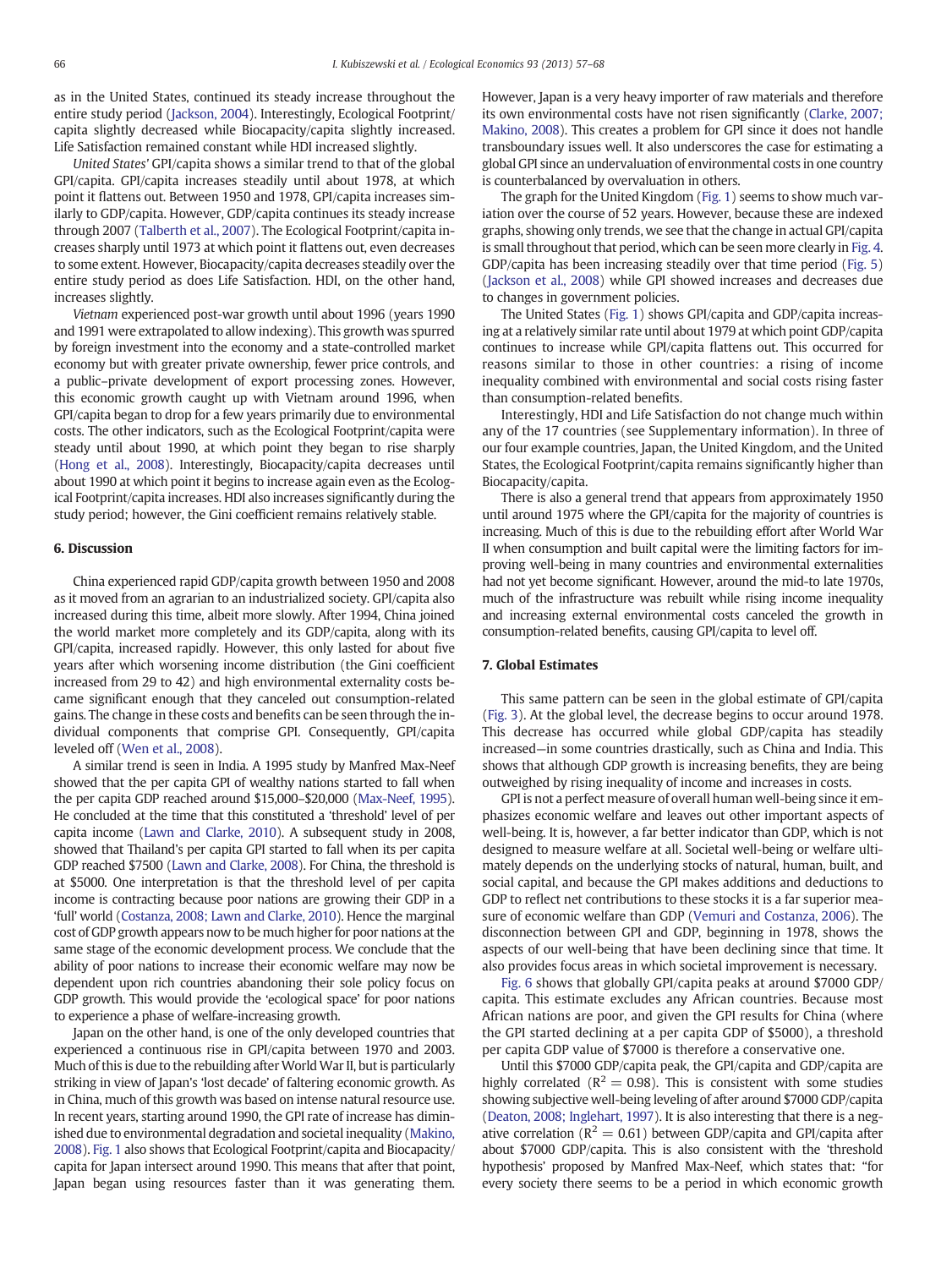<span id="page-10-0"></span>(as conventionally measured) brings about an improvement in the quality of life, but only up to a point—the threshold point—beyond which, if there is more economic growth, quality of life may begin to deteriorate" [\(Max-Neef, 1995\)](#page-11-0).

We can use this GDP/capita maximum from [Fig. 6](#page-8-0) to estimate the maximum global GDP/capita consistent with a non-declining GPI/capita. Assuming better access to family planning services in high population growth nations, it should be possible to limit the global population to no more than 9.6 billion people. This is the number of people that could be equitably supported by the current global GDP/capita of \$67 trillion at approximately \$7000 per person. Variations in income would need to exist between and within nations, however these disparities should be much smaller than they are today.

Many scientists argue that even current consumption levels are not sustainable (Daily and Ehrlich, 1992; Rees, 2006). The global Ecological Footprint/capita exceeded global Biocapacity/capita around 1978. As of 2011, humans were using 135% of the resources that can be sustainably generated in one year (Ecological Footprint, 2011). Based on this estimate of the degree of current overshoot, we conclude that a 35% increase in the technical efficiency of global production would allow the global Ecological Footprint to be brought back within global Biocapacity. This degree of technical improvement appears to be feasible [\(von](#page-11-0) [Weizsacker et al., 2009](#page-11-0)). If this degree of technical improvement could be achieved, then the global GDP of \$67 trillion that is required to provide a welfare-maximizing GDP/capita of \$7000 for 9.6 billion people may be sustainable. Once reached, continuing improvements in environmental protection, full employment (distributional equity), and product quality would allow the GPI/capita to rise without the need for further increases in global GDP. It may be possible to increase economic welfare without having to grow GDP, as recently seen in the state of Maryland (King, 2012).

Although stopping GDP growth in developed countries will not by itself cause economic welfare to rise, rising environmental costs are directly related to the rise in the rate of resource use and waste generation, which is due to the growth in GDP, despite technological advances. Environmental costs could be reduced by reducing material and fossil energy throughput to the global economy. Some of this may come with efficiency advances, but some will result in reductions in GDP—recognizing that this may actually be welfare enhancing. In addition, a more equitable distribution of income and opportunities will allow the welfare contribution of a given level of consumption to be increased. Welfare benefits can also be increased through the production of higher quality, longer lasting goods and the social capital benefits of a fairer and more just society.

#### 8. Conclusion

It is increasingly recognized that GDP was never designed as a measure of economic welfare and GDP growth is no longer an appropriate national policy goal (Costanza et al., 2009; Stiglitz et al., 2010). GPI, while certainly not perfect, is a far better approximation of economic welfare than GDP. By assembling GPI estimates and other indicators for 17 countries representing 53% of the global population, we have been able to show significant trends and differences, and to estimate a global GPI. By this measure, economic welfare at the global scale has not been improving since 1978.

If we hope to achieve a sustainable and desirable future, we need to rapidly shift our policy focus away from maximizing production and consumption (GDP) and towards improving genuine human well-being (GPI or something similar). This is a shift that will require far more attention to be paid to environmental protection, full employment, social equity, better product quality and durability, and greater resource use efficiently (i.e., reducing the resource intensity per dollar of GDP). These changes are clearly within our grasp, and are underway in several countries and regions. Alternative measures of progress, like GPI, are useful to help chart and guide the course if appropriately used and understood.

#### References

- Bleys, B., 2007. [Simplifying the index of sustainable economic welfare: methodology, data](http://refhub.elsevier.com/S0921-8009(13)00158-4/rf0005) [sources and a case study for The Netherlands. International Journal of Environment,](http://refhub.elsevier.com/S0921-8009(13)00158-4/rf0005) [Workplace and Employment 3 \(2\), 103](http://refhub.elsevier.com/S0921-8009(13)00158-4/rf0005)–118.
- Bleys, B., 2008. Proposed changes to the index of sustainable economic welfare: an application to Belgium. Ecological Economics 64 (4), 741–751 ([http://www.](http://www.sciencedirect.com/science/article/pii/S0921800907005137) [sciencedirect.com/science/article/pii/S0921800907005137](http://www.sciencedirect.com/science/article/pii/S0921800907005137)).
- Brennan, A.J., 2008. [Theoretical foundations of sustainable economic welfare indicators](http://refhub.elsevier.com/S0921-8009(13)00158-4/rf0010) [ISEW and political economy of the disembedded system. Ecological Economics 67](http://refhub.elsevier.com/S0921-8009(13)00158-4/rf0010)  $(1)$ , 1–19
- Castaneda, B.E., 1999. [An index of sustainable economic welfare \(ISEW\) for Chile. Ecological](http://refhub.elsevier.com/S0921-8009(13)00158-4/rf0015) [Economics 28 \(2\), 231](http://refhub.elsevier.com/S0921-8009(13)00158-4/rf0015)–244.
- Clarke, M., 2007. [Is the Genuine Progress Indicator really genuine? Considering well-being](http://refhub.elsevier.com/S0921-8009(13)00158-4/rf0020) [impacts of exports and imports. International Journal of Environment, Workplace and](http://refhub.elsevier.com/S0921-8009(13)00158-4/rf0020) [Employment 3 \(2\), 91](http://refhub.elsevier.com/S0921-8009(13)00158-4/rf0020)–102.
- Clarke, M., Shaw, J., 2008. [Genuine progress in Thailand: a systems-analysis approach. In:](http://refhub.elsevier.com/S0921-8009(13)00158-4/rf0160) [Lawn, P.A., Clarke, M. \(Eds.\), Sustainable Welfare in the Asia-Paci](http://refhub.elsevier.com/S0921-8009(13)00158-4/rf0160)fic: Studies Using the [Genuine Progress Indicator. Edward Elgar Publishing, Cheltenham, UK, pp. 126](http://refhub.elsevier.com/S0921-8009(13)00158-4/rf0160)–152.
- Cobb, C., Halstead, T., Rowe, J., 1995. [If the GDP is up, why is America down? The Atlantic](http://refhub.elsevier.com/S0921-8009(13)00158-4/rf0025) [Monthly 276, 59](http://refhub.elsevier.com/S0921-8009(13)00158-4/rf0025)–78.
- Costanza, R., 2008. Stewardship for a "full" [world. Current History 107 \(705\), 30](http://refhub.elsevier.com/S0921-8009(13)00158-4/rf0030)–35. Costanza, R., Patten, B.C., 1995. Defi[ning and predicting sustainability. Ecological Economics](http://refhub.elsevier.com/S0921-8009(13)00158-4/rf0165) [15 \(3\), 193](http://refhub.elsevier.com/S0921-8009(13)00158-4/rf0165)-196 (<[Go to ISI>://WOS:A1995TM30700002\)](http://refhub.elsevier.com/S0921-8009(13)00158-4/rf0165).
- Costanza, R., Erickson, J., Fligger, K., Adams, A., Adams, C., Altschuler, B., Balter, S., Fisher, B., Hike, J., Kelly, J., Kerr, T., McCauley, M., Montone, K., Rauch, M., Schmiedeskamp, K., Saxton, D., Sparacino, L., Tusinski, W., Williams, L., 2004. [Estimates](http://refhub.elsevier.com/S0921-8009(13)00158-4/rf0035) [of the Genuine Progress Indicator \(GPI\) for Vermont, Chittenden County and Burlington,](http://refhub.elsevier.com/S0921-8009(13)00158-4/rf0035) [from 1950 to 2000. Ecological Economics 51 \(1](http://refhub.elsevier.com/S0921-8009(13)00158-4/rf0035)–2), 139–155.
- Costanza, R., Hart, M., Posner, S., Talberth, J., 2009. [Beyond GDP: The Need for New](http://refhub.elsevier.com/S0921-8009(13)00158-4/rf0170) [Measures of Progress](http://refhub.elsevier.com/S0921-8009(13)00158-4/rf0170).
- Daily, G.C., Ehrlich, P.R., 1992. [Population, sustainability, and Earth's carrying capacity.](http://refhub.elsevier.com/S0921-8009(13)00158-4/rf0040) [Bioscience 42 \(10\), 761](http://refhub.elsevier.com/S0921-8009(13)00158-4/rf0040)–771.
- Daly, H.E., Cobb Jr., J.B., 1989. [For the Common Good: Redirecting the Economy Toward](http://refhub.elsevier.com/S0921-8009(13)00158-4/rf0045) [Community, the Environment, and a Sustainable Future. Beacon Press, Boston.](http://refhub.elsevier.com/S0921-8009(13)00158-4/rf0045)
- Deaton, A., 2008. [Income, health, and well-being around the world: evidence from the](http://refhub.elsevier.com/S0921-8009(13)00158-4/rf0050) [Gallup World Poll. The Journal of Economic Perspectives 22 \(2\), 53](http://refhub.elsevier.com/S0921-8009(13)00158-4/rf0050)–72.
- Diefenbacher, H., 1994. [The index of sustainable economic welfare in Germany. In:](http://refhub.elsevier.com/S0921-8009(13)00158-4/rf0175) [Cobb, C., Cobb, J. \(Eds.\), The Green National Product. University of the Americas](http://refhub.elsevier.com/S0921-8009(13)00158-4/rf0175) [Press, New York.](http://refhub.elsevier.com/S0921-8009(13)00158-4/rf0175)
- Diener, E., Suh, E.M., Lucas, R.E., Smith, H.L., 1999. [Subjective well-being: three decades](http://refhub.elsevier.com/S0921-8009(13)00158-4/rf0055) [of progress. Psychological Bulletin 125 \(2\), 276](http://refhub.elsevier.com/S0921-8009(13)00158-4/rf0055).
- Easterlin, R.A., 1995. Will raising the incomes of all increase the happiness of all? Journal of Economic Behavior Organization 27 (1), 35–47 ([http://www.sciencedirect.com/](http://www.sciencedirect.com/science/article/pii/016726819500003B) [science/article/pii/016726819500003B\)](http://www.sciencedirect.com/science/article/pii/016726819500003B).
- Ecological Footprint, 2011. Earth Overshoot Day, Sept 27 2011. Retrieved 10 June, 2012, from [http://www.footprintnetwork.org/en/index.php/GFN/blog/today\\_is\\_earth\\_](http://www.footprintnetwork.org/en/index.php/GFN/blog/today_is_earth_overshoot_day1) [overshoot\\_day1](http://www.footprintnetwork.org/en/index.php/GFN/blog/today_is_earth_overshoot_day1).
- Forgie, V., McDonald, G., Zhang, Y., Patterson, M., Hardy, D., 2008. [Calculating the New](http://refhub.elsevier.com/S0921-8009(13)00158-4/rf0190) [Zealand genuine progress indicator. In: Lawn, P.A., Clarke, M. \(Eds.\), Sustainable](http://refhub.elsevier.com/S0921-8009(13)00158-4/rf0190) Welfare in the Asia-Pacifi[c: Studies Using the Genuine Progress Indicator. Edward](http://refhub.elsevier.com/S0921-8009(13)00158-4/rf0190) [Elgar Publishing, Cheltenham, UK, pp. 126](http://refhub.elsevier.com/S0921-8009(13)00158-4/rf0190)–152.
- Gil, S., Sleszynski, J., 2003. [An index of sustainable economic welfare for Poland.](http://refhub.elsevier.com/S0921-8009(13)00158-4/rf0060) [Sustainable Development 11 \(1\), 47](http://refhub.elsevier.com/S0921-8009(13)00158-4/rf0060)–55.
- Hamilton, C., 1999. [The genuine progress indicator methodological developments and](http://refhub.elsevier.com/S0921-8009(13)00158-4/rf0065) [results from Australia. Ecological Economics 30 \(1\), 13](http://refhub.elsevier.com/S0921-8009(13)00158-4/rf0065)–28.
- Harris, M., 2007. [On income, sustainability and the](http://refhub.elsevier.com/S0921-8009(13)00158-4/rf0070) 'microfoundations' of the Genuine [Progress Indicator. International Journal of Environment, Workplace and Employment](http://refhub.elsevier.com/S0921-8009(13)00158-4/rf0070) [3 \(2\), 119](http://refhub.elsevier.com/S0921-8009(13)00158-4/rf0070)–131.
- Hong, V.X.N., Clarke, M., Lawn, P., 2008. [Genuine progress in Vietnam: the impact of](http://refhub.elsevier.com/S0921-8009(13)00158-4/rf0195) [Doi Moi reforms. In: Lawn, P.A., Clarke, M. \(Eds.\), Sustainable Welfare in the](http://refhub.elsevier.com/S0921-8009(13)00158-4/rf0195) Asia-Pacifi[c: Studies Using the Genuine Progress Indicator. Edward Elgar Publishing,](http://refhub.elsevier.com/S0921-8009(13)00158-4/rf0195) [Cheltenham, UK, pp. 299](http://refhub.elsevier.com/S0921-8009(13)00158-4/rf0195)–330.
- Inglehart, R., 1997. [Modernization and postmodernization. Cultural, Political and Economic](http://refhub.elsevier.com/S0921-8009(13)00158-4/rf0200) [Change in 43 Societies.Princeton University Press, Princeton.](http://refhub.elsevier.com/S0921-8009(13)00158-4/rf0200)
- Inglehart, R., 2000. [Globalization and postmodern values. The Washington Quarterly 23](http://refhub.elsevier.com/S0921-8009(13)00158-4/rf0075) [\(1\), 215](http://refhub.elsevier.com/S0921-8009(13)00158-4/rf0075)–228.
- Jackson, T., 2004. Chasing Progress—[Beyond Measuring Economic Growth.](http://refhub.elsevier.com/S0921-8009(13)00158-4/rf0205)
- Jackson, T., McBride, N., 2005. [Measuring Progress? A Review of](http://refhub.elsevier.com/S0921-8009(13)00158-4/rf0210) 'Adjusted' Measures of [Economic Welfare in Europe.](http://refhub.elsevier.com/S0921-8009(13)00158-4/rf0210)
- Jackson, T., Stymne, S., 1996. [Sustainable Economic Welfare in Sweden: A Pilot Index](http://refhub.elsevier.com/S0921-8009(13)00158-4/rf0215) [1950](http://refhub.elsevier.com/S0921-8009(13)00158-4/rf0215)–1992.
- Jackson, T., McBride, N., Abdallah, S., Marks, N., 2008. [Measuring Regional Progress:](http://refhub.elsevier.com/S0921-8009(13)00158-4/rf0315) [Regional Index of Sustainable Economic Well-being \(R-ISEW\) for All the English](http://refhub.elsevier.com/S0921-8009(13)00158-4/rf0315) [Regions](http://refhub.elsevier.com/S0921-8009(13)00158-4/rf0315).
- Jacobson, A., Milman, A.D., Kammen, D.M., 2005. [Letting the \(energy\) Gini out of the](http://refhub.elsevier.com/S0921-8009(13)00158-4/rf0080) [bottle: Lorenz curves of cumulative electricity consumption and Gini coef](http://refhub.elsevier.com/S0921-8009(13)00158-4/rf0080)ficients [as metrics of energy distribution and equity. Energy Policy 33 \(14\), 1825](http://refhub.elsevier.com/S0921-8009(13)00158-4/rf0080)–1832.
- King, K., 2012. Maryland GPI grows more than 2 percent last year. Retrieved 02/18/2013, from [http://news.maryland.gov/dnr/2012/10/01/maryland-gpi-grows-more-than-2](http://news.maryland.gov/dnr/2012/10/01/maryland-gpi-grows-more-than-2-percent-last-year/) [percent-last-year/](http://news.maryland.gov/dnr/2012/10/01/maryland-gpi-grows-more-than-2-percent-last-year/).
- Kuznets, S., 1934. [National Income, 1929](http://refhub.elsevier.com/S0921-8009(13)00158-4/rf0230)–1932.
- Lawn, P.A., 2005. An assessment of the valuation methods used to calculate the Index of Sustainable Economic Welfare (ISEW), Genuine Progress Indicator (GPI), and Sustainable Net Benefit Index (SNBI). Environment, Development and Sustainability 7 (2), 185–208. http://dx.doi.org/[10.1007/s10668-005-7312-4](http://dx.doi.org/10.1007/s10668-005-7312-4).